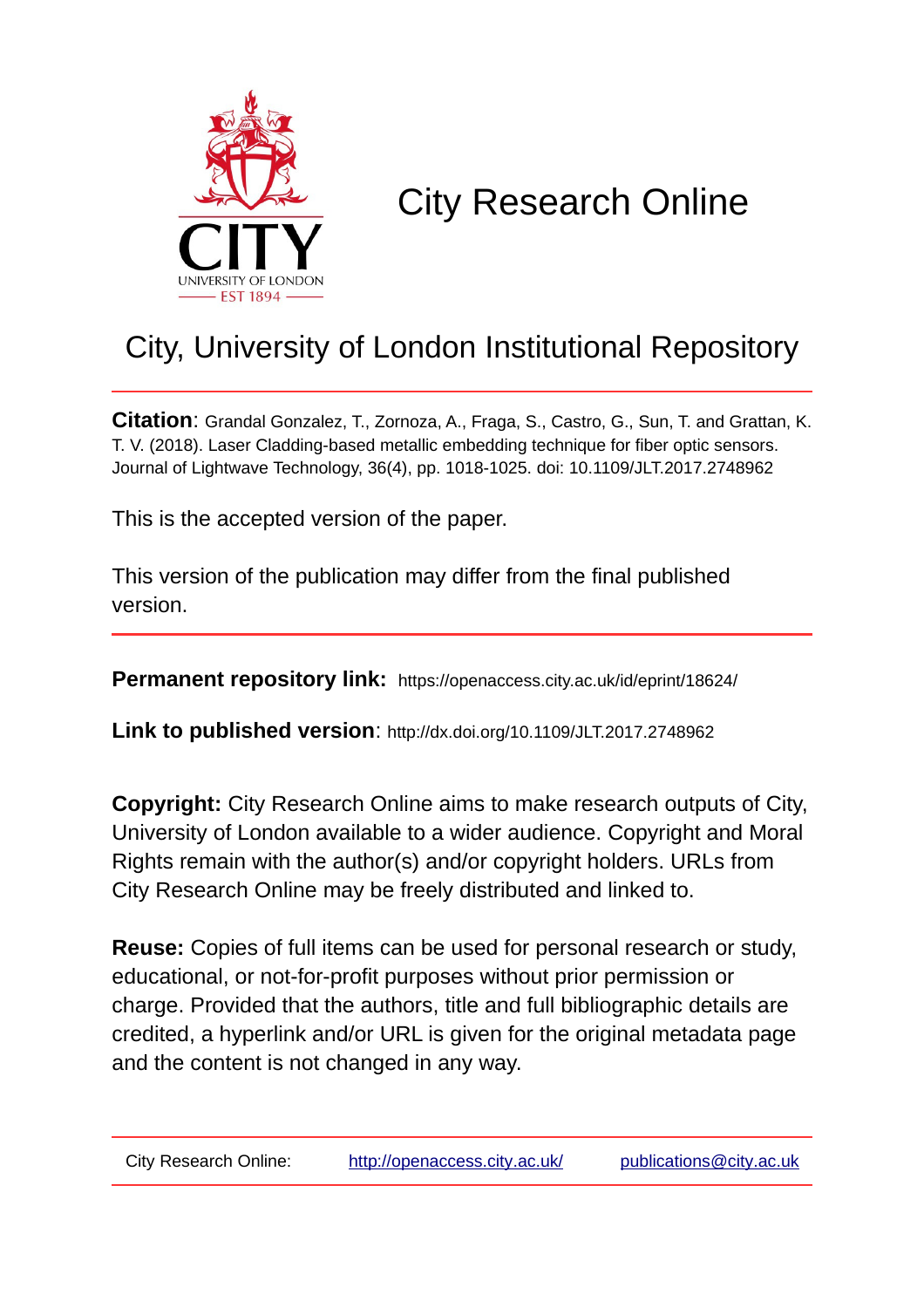### 1

## Laser Cladding-based metallic embedding technique for fiber optic sensors

T. Grandal, A. Zornoza, S. Fraga, G. Castro, T. Sun and K. T. V. Grattan

*Abstract***— In many applications in industry, securely attaching fiber optic sensors to metallic structures is important for optimum monitoring, overcoming the limitations of glues and adhesives which are known to degrade under certain circumstances. To avoid that problem, creating a metallic bond to attach the sensors securely to the metal surface is important. Commercial fiber optics with metal coatings can be used but it is important not to damage the sensor itself which is written in the thin optical fiber. In this work, an alternative laser cladding technology has been studied for embedding metal coated fiber optics into which Fiber Bragg Grating (FBG) sensors have been written. A three-step strategy was selected for embedding the metal coating fibers to create the best conditions to allow high quality measurements to be made. This has been seen to allow good control of the embedding process to be achieved and to minimize the thermal and mechanical stress generated. The research undetaken has shown that it is possible to embed Cu and Ni coated fiber optics containing sensors to over 300µm with low losses, of between 0-1.5 dB (or 0-30%) and yet still enable satisfactory strain and temperature measurement results to be obtained. The research has shown that both Ni and Cu coated FBG-based fiber optic sensors could be embedded successfully and shown to give good mechanical and thermal response to similar non-embedded sensors and give excellent crosscomparison with the conventional gauge used for calibration. The results are therefore particularly encouraging for the use of sensors of this type when incorporated to create metallic 'smart structures' achieving durability of the sensors through the use of this innovative technique.** 

*Index Terms***—Embedded fiber optic sensors, Fiber optic sensors, Fiber Bragg Grating, FBG sensor, harsh environments, metal coating fiber, smart structures, laser cladding.** 

#### I. INTRODUCTION

growing number of industry sectors need so-called A growing number of industry sectors need so-called<br>
Y'smart' tools or structures to provide rapid and reliable

Manuscript received July 31, 2017.

This paper was supported by the project Unidad Mixta de investigación NEXT-BEARINGS with reference IN853A 2015/2, funded by the Spanish general government administration and the Xunta de Galicia through GAIN and the Ministry of Industry, Energy and Tourism of Spain. Support from the Royal Academy of Engineering and the George Daniels Educational Trust is gratefully acknowledged.

T. Grandal is with the AIMEN Technology Center, C/Relva, 27 A, 36410 O Porriño (SPAIN) and is with the School of Mathematics, Computer Science and Engineering, City, University of London, Northampton Square, London, EC1V 0HB, United Kingdom (tania.grandal@aimen.es).

A. Zornoza, S. Fraga, G. Castro are with the AIMEN Technology Center, C/Relva, 27 A, 36410 O Porriño (SPAIN).

T. Sun and K. T. V. Grattan are with the School of Mathematics, Computer Science and Engineering, City, University of London, Northampton Square, London, EC1V 0HB, United Kingdom.

condition monitoring. That way, the greater adaptability needed to meet the often-changing requirements of the production process can more readily be achieved and with that greater efficiency in the use and maintenance of the structures in which they are incorporated. To achieve those objectives, accurate and reliable sensing of the condition and performance of tools, machines or infrastructure and often the production process overall is required. One way of achieving such better monitoring is to use a fiber optic sensor-based approach, taking advantage of the well-known benefits of this innovative and flexible method [\[1\]](#page-7-0). To do so in this research, a laser cladding-based technique to embed fiber optic sensors into metallic structures has been developed and its performance studied. Laser cladding is an additive process wherein a highenergy laser source is used to melt metal-based powder or wire on to a metal substrate. It allows weld seams and coated layers with a very high quality of union to be obtained, in comparison to other methods. This arises due to aspects such as (i) highly localized material addition is used, so that the thermal damage is much lower than with any other method of repair such as plasma or electric arc; and (ii) the process is carried out quickly in an atmosphere protected by a continuous inert gas flow, thus obtaining a high quality in the generated geometry. Laser cladding can be used in two major ways with (i) the production of parts of composite materials and (ii) the repair of worn parts. In the production of parts of composite materials, this technique is used to produce hard, wearresistant and/or corrosion-resistant surface layers. Among the different surface treatments used to improve the corrosion and wear resistance of metallic materials, laser cladding is an attractive alternative to conventional techniques due to the intrinsic properties of laser radiation: high input energy, low distortion, avoidance of undesirable phase transformations and minimum dilution between the substrate and the coating.

In addition, fiber optic sensors, more specifically Fiber Bragg Grating (FBG) sensors, are an attractive option for a wide range of sensing needs because of their particular features such as small size, high sensitivity, rapid response, immunity to electromagnetic interference, robustness in harsh environments and capability of being multiplexed along a single fiber optic channel [1]. In summary, a FBG sensor is a type of distributed Bragg reflector, designed and written into a short segment of optical fiber (typically <5mm), that reflects a narrowband of a particular wavelength of the incident light and transmits all other wavelengths. The measurand is encoded within what is a reproducible wavelength change characterizing the sensor. In many applications in industry, attaching the fiber optic containing the sensor(s) to a metallic structure is important to monitor the performance of that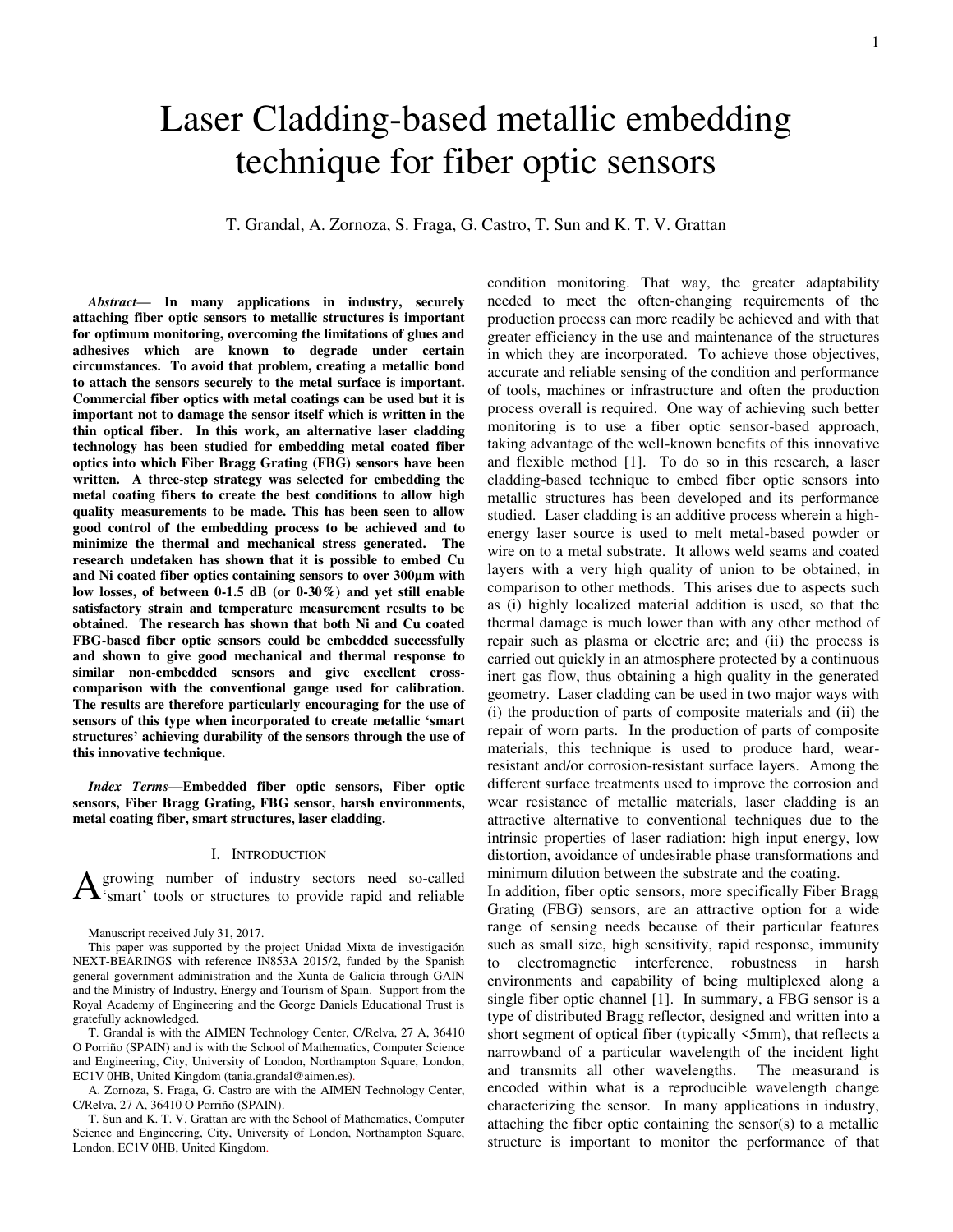structure. In some applications, glues and adhesives are used for that purpose, but they can be subject to attack by chemicals, can offer less than optimum strain transfer for example and are known to degrade with time. To avoid that



Fig. 1. Top: Illustration of the Laser cladding set-up used in this work, Below: Detail of the head laser set-up used.

problem, creating a secure metallic bond to attach the sensors to a metal surface is important. Fiber optics with metal coatings can be used and in order to embed fiber optic sensors effectively into metallic structures using welding techniques, melting the metal coating is required, but doing this without damaging the sensor itself in the thin optical fiber. It is important to investigate techniques that can be used to optimize this process and the use of a material added during the welding process represents an ideal approach, because it offers the additional control over the embedding process that is needed to create a stable and reliable fusion of the fiber to







Fig. 2. Illustration of selected embedding strategy.

the substrate. In so doing, it is possible to adjust the distance of the heat source from the sensor embedded in the thin fiber and thus avoid thermal damage which could render the sensor inoperable. Thus, to protect the fiber (and thus the sensor) during the embedding process is essential and for this an effective metallic coating on the fiber is needed. When specifying this, it is important to note that the metal forming the coating must have a melting point above that of the added material to withstand the high temperatures reached during the weld.

There are many methods which have been proposed for coating optical fibers and these have been discussed in the literature [\[2-](#page-7-1)[6\]](#page-7-2). In this work, the approach taken was that the FBG-based sensors were coated with a 2µm thickness of Au, using a sputtering technique, following which the coating thickness was increased using (cheaper) Ni or Cu, to create an overall coating thickness which could be up to hundreds of micrometers, by using an electroplating deposition approach (which has been discussed in previous reports from some of the authors [\[7](#page-7-3)[,8\]](#page-7-4)). The first layer (of Au) is needed as a conductive layer, creating the substrate of the fiber to allow for the subsequent electroplating deposition process on it. Ni and Cu were selected for the metallic coatings of the FBG sensors, mainly because both have a high melting point but also are durable, inexpensive and easy to use for coatings of this type. In addition, the tin alloy has Cu in its composition and this guarantees a good bond between the copper coating and the materials which then are added. In the case of Ni, a good bond response can be achieved with most metals [\[9\]](#page-7-5) and high resilience against thermal damage is achieved, because its thermal conductivity is lower than that of copper.

A number of different techniques can be used for embedding FBG sensors into metallic materials, but for practical applications in the tools or structures that are the focus of this work, not all are feasible. Xiaochun Li et al. [\[10\]](#page-7-6) pioneered the field in 2001 when they embedded fiber optic sensors into stainless steel by using a combination of electroplating deposition and a laser layered manufacturing technology method. However, the electroplating technique was typically confined to small samples to be easily manipulated. Sandliu et al. [\[11\]](#page-7-7) have embedded FBG-based sensors by using vacuum brazing of Inconel 600. The limitations of this technique are the size of the vacuum oven (which is only available for small specimens) and the high temperatures  $(900^{\circ}C)$  needed. Yulong Li et al. [\[12\]](#page-7-8) have used ultrasonic welding technology to allow the embedding of FBG sensors into Al. However, this welding technology is limited when thick samples are used and the head welding (sonotrode-based) technique is unwieldy. Grandal et al. [\[7\]](#page-7-3) have embedded FBG sensors in prior work by using a Tungsten Inert Gas (TIG) welding method and as this technique is completely manual, it was found that the quality of the results are heavily reliant on the experience of the welder and so reproducibility is an issue. In the last few years, laser additive manufacturing techniques have been studied with a view to achieving more effective embedding of fiber optics containing sensors and Havermann et al. [\[13\]](#page-7-9) have been pioneers of a technique using Selective Laser Melting (SLM) for embedding such fiber optic sensors into stainless steel. This technique allows the embedding of thin coated fibers, of up to  $350\mu m$  total diameter, because of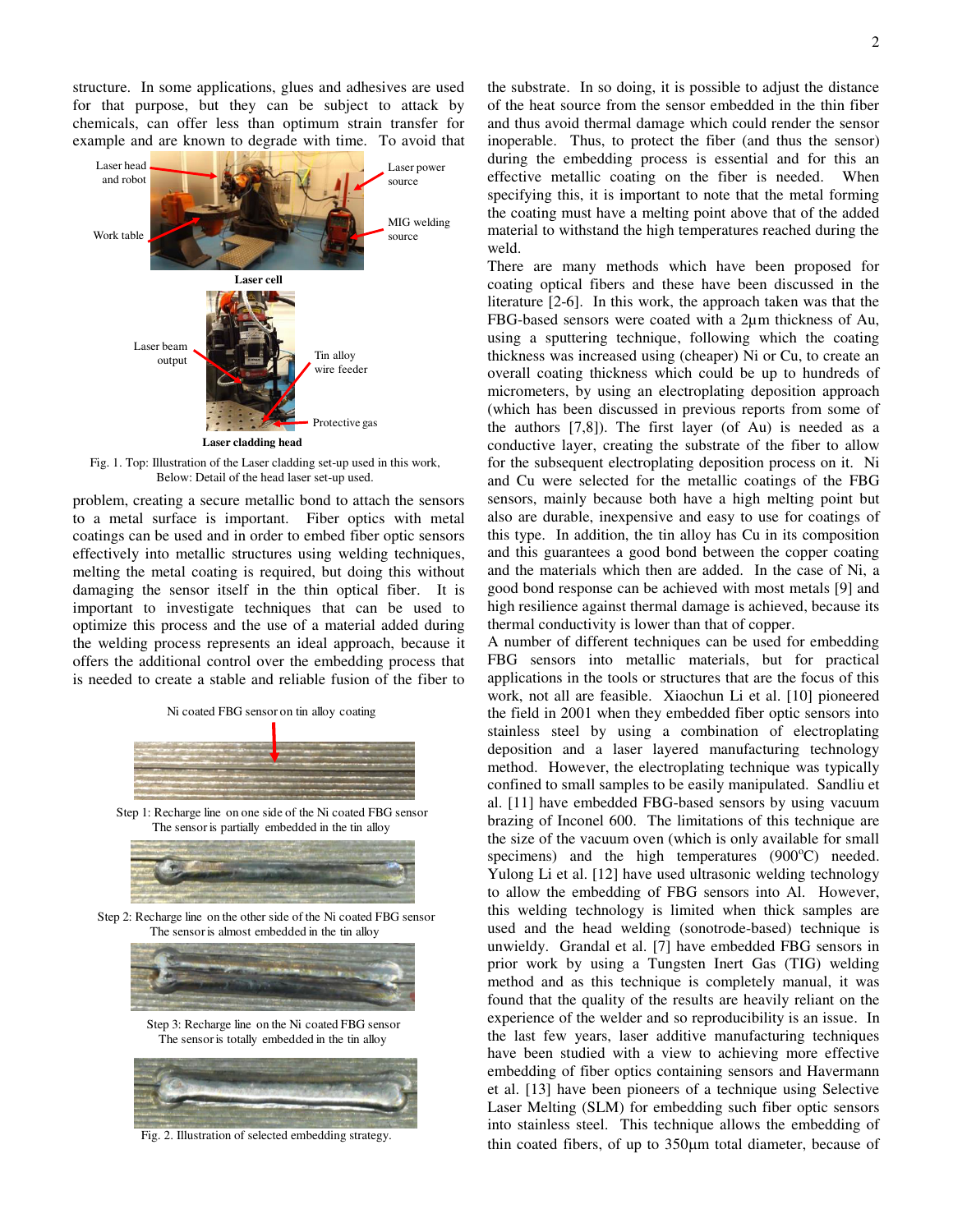its careful and effective control of the heat concentration but, as with the electroplating plus laser layer manufacturing technique, it application is limited by the size of the chamber available for the fabricating process.

As it has been discussed, the most feasible way to embed FBG sensors is by using welding techniques, in part because of their

| <b>Metal</b><br>coating | <b>Thickness</b><br>[µm] | Loss before<br>embedding<br>[dBm] | Loss after<br>embedding<br>[dBm] | <b>Total</b><br>LOSS<br>[dB] | Laser<br>Power<br>[W] | <b>Embedded</b><br>length<br>[cm] | <b>Picture of</b><br>the coating<br>fiber | Cross-<br>section of<br>embedded<br>fiber |
|-------------------------|--------------------------|-----------------------------------|----------------------------------|------------------------------|-----------------------|-----------------------------------|-------------------------------------------|-------------------------------------------|
| Cu                      | 480                      | 0.60                              | 1.10                             | 0.50                         | 2000                  | 7.5                               |                                           |                                           |
|                         | 481                      | 2.18                              | 2.18                             | 0.00                         | 1500                  | 5.0                               |                                           |                                           |
|                         | 399                      | 11.26                             | 12.35                            | 1.09                         | 1500                  | 6.3                               |                                           |                                           |
| Ni                      | 455                      | 20.63                             | 39.33                            | 18.70                        | 2000                  | 6.7                               |                                           | $\circ$                                   |
|                         | 348                      | 3.92                              | 5.58                             | 1.66                         | 2000                  | 7.2                               |                                           |                                           |
|                         | 252                      | 2.65                              | broken                           |                              | 2000                  | 5.6                               |                                           |                                           |
|                         | 413                      | 4.98                              | 6.02                             | 1.04                         | 1800                  | 6.3                               |                                           |                                           |
|                         | 400                      | 14.67                             | 17.25                            | 2.58                         | 1800                  | 4.8                               |                                           |                                           |
|                         | 242                      | 2.87                              | broken                           |                              | 1800                  | 7.1                               |                                           |                                           |
|                         | 237                      | 2.08                              | 3.60                             | 1.52                         | 1800                  | 7.2                               |                                           |                                           |
|                         | 495                      | 6.37                              | 6.93                             | 0.56                         | 1500                  | 7.8                               |                                           |                                           |
|                         | 347                      | 2.54                              | 3.44                             | 0.90                         | 1500                  | 4.1                               |                                           |                                           |
|                         | 271                      | 2.41                              | 23.90                            | 21.49                        | 1500                  | 5.7                               |                                           |                                           |

Fig. 3. Results of embedding Ni and Cu coating fibers by laser cladding with different laser powers used.

accessibility to manufacturing industries and the wide familiarity with the technique. The experience from the authors (seen in their prior published work) has been focused on embedding FBG sensors by employing welding techniques using both laser welding [\[8\]](#page-7-4) and TIG technology [\[7\]](#page-7-3). Although these techniques show a number of advantages (and indeed in some areas disadvantages over competitor methods), they are the simplest for embedding fiber optic sensors and can be used with the manufacture both of larger, more complex structures or individual pieces. In that way, it is possible to embed the sensors during the manufacturing process, avoiding the need for post-processing, by creating a groove before the embedding process (with the SLM technique) or undertaking a post-mechanize process to achieve the desired quality (with TIG welding).

In this work, laser cladding technology is studied for embedding fiber optic sensors effectively. The laser cladding approach represents a special laser welding technique in which the laser is the heat source of the welding process. In such a laser cladding method, a material with a melting point lower than the materials being welded is adde[d \[14\]](#page-7-10) and moreover, the laser cladding technology can be used as an additive manufacturing technique. The added material is deposited layer-by-layer when embedding the fiber optic sensors and for adding a coating on the steel substrate, to improve its mechanical response. The laser cladding technology discussed offers several advantages over other welding techniques,

summarized as (i) the additional material can be placed precisely where desired; (ii) different materials can be both deposited and deposited onto; (iii) the deposits are fully fused to the substrate with little or no porosity; (iv) the minimal heat input also results in limited distortion of the substrate and reduces the need for additional corrective machining, thus offering greater processing flexibility and the possibility of selectively cladding small areas, etc. Laser cladding technology allows the creation of an effective embedding of the FBG sensors, achieving both high accuracy and high efficiency in the process and ensuring that the procedure is readily repeatability and reproducible. Thus, it is possible to control and adjust the key parameters as required, even during the embedding process, to assure the highest quality of the bond is achieved. Likewise, this technology offers a high flexibility when working with samples of large dimensions or with those having complex geometries.

In this research, metal coated FBG sensors are embedded into metallic structures based on ST-52 (carbon steel which contains high level of manganese) and then coated with a tin alloy  $(SnSb_8Cu_4)$  by using a laser cladding approach. The tin alloy is presented as a wire of 2.4mm diameter. The tin coating layer has a thickness of 3mm and therefore the total thickness of the embedded fiber must be as small as possible, in order not to interfere in the function of the coating layer. This added material was chosen because of its high mechanical properties such as high hardness and durability, and low melting point, which then offers the possibility of embedding lower thickness fibers because of the lower thermal loading induced in the coating layer during the embedding process, thus minimizing the potential for fiber (and thus sensor) damage. It is also worth noting that this is a good starting point for metals with a high melting point because it allows flexibility when experimenting with different embedding strategies.

In this paper, in Section II the strategy used and its optimization when embedding Ni and Cu coating fibers of different thickness is considered. In Section III, there is a discussion of the Ni and Cu coated FBG sensors which were embedded into specimens and their performance characteristics under elevated temperature and strain evaluated. Section IV discusses the conclusions of the study.

#### II. STRATEGY FOR OPTIMIZATION OF EMBEDDING PROCESS

The laser cladding setup employed in this work is illustrated in Fig.1, where in the upper figure (Top) the laser cell is shown, while in the lower figure (Below) a detail of the laser head for depositing the tin alloy wire is presented. The laser source used was a Laserline LDF 6000-40VGP diode laser with 6kW maximum optical power and the output coupled to a 0.4mm diameter optical fiber. The focal length of the optical system used in conjunction with the laser was adjusted to a distance of 182 mm, with the use of a specific optical system (Model OTS-2), and thus achieving a minimum beam diameter of 0.7mm. The laser head wire was fed with a MIG welding source (Model TPS5000 from Fronius) and supported by a RobactaDrive (also from Fronius), this being placed closer to the laser head. The robot used adjacent to where the laser head was mounted is a 6-axis robot (Model IRB4400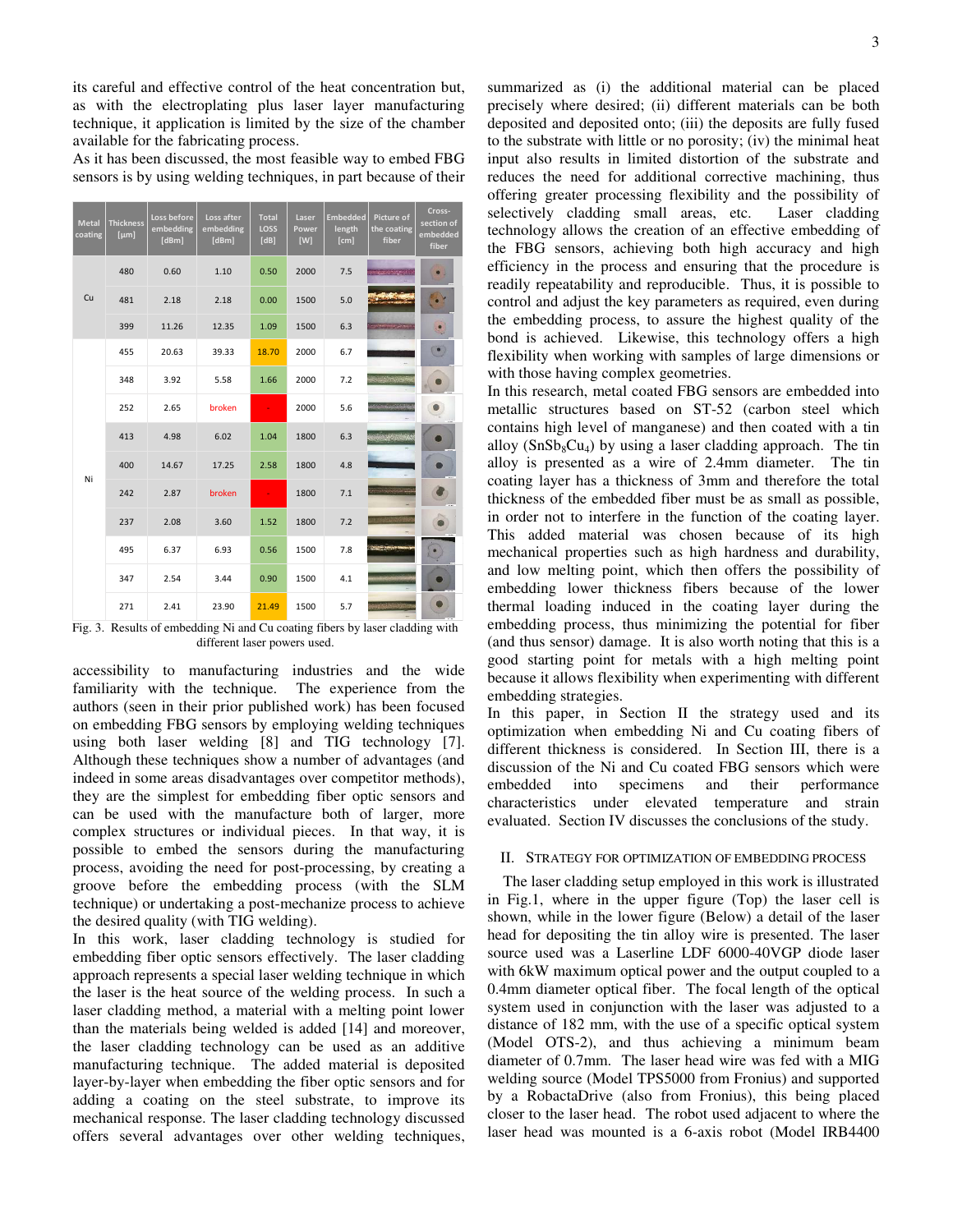

Fig. 6. Ni coated FBG sensor embedded into tin alloy by laser cladding.

from ABB). The wire diameter of the tin alloy is 2.4mm and the laser operational parameters were as follows – the laser power was 2 kW; the speed of the laser head was 40 mm/s and speed of the wire movement was 2.4 m/min. In this work, the major parameter adjusted in operational use is the laser power, in spite of the fact that other parameters such as focal distance, or the speed or position of the fiber have influence on the system performance. Prior work undertaken by the authors has shown that the laser power is the most critical parameter in achieving the best embedding of the FBG sensors, through this laser cladding approach.

The main objective of the research at this stage is optimizing the environment to achieve an excellent and durable bond between the metal coating of the fiber and the added material during the welding process, without allowing thermal damage to occur to the optical fiber and also avoiding the appearance



Fig. 4. Losses for the embedded Cu coated fiber optic as a function of thickness for different laser powers used.



Fig. 5. Losses for the embedded Ni coated fiber optic as a function of thickness for different laser powers used.

of pores – in that way not compromising the sensitivity and performance of the sensor. In doing so, special attention has been placed on assuring the optimum placement of the fiber on the substrate and in creating a reliable and solid embedding strategy. Further, it is important that the embedding strategy developed will ensure that the fiber does not interfere with the wire, allowing added material delivery as needed and thus guaranteeing a reliable and repeatable embedding of the fiber. To achieve these requirements, it is clear that accurate and reproducible control of the laser cladding process is critical. After evaluating different embedding strategies, the following was selected as the best, because in using it the coated fiber was seen to suffer less thermal damage during the overall embedding process.

The strategy used was to apply individual recharge lines longitudinal to the fiber to be coated. First, one recharge line on one side of the coating fiber was made, and then a further recharge line on the other side was created. Then a further recharge line on the previous lines was made to embed the fiber completely (as can be seen from Fig. 2). This strategy allows the heat to be supplied easily to the fiber and also each deposition track, to obtain an optimum fiber embedding, assuring the best bond between the layers and the coating fiber.

Initially, Cu and Ni coated fibers, using thicknesses of between 200µm to 500µm were embedded, employing different laser output powers (respectively 1500W, 1800W, 2000W) to determine which power level was optimum for the embedding process for the coated fibers and which is the minimum diameter of fiber which best resists the potential for fiber damage from the process. For these tests, commercial copper-coated fiber from IVG Fiber (Cu1300) was used with a copper alloy and carbon layers of 40µm. The copper coating layer of this fiber was re-covered with Ni and Cu by electroplating deposition, until reaching the desired thickness. Destructive and non-destructive analysis was performed to evaluate the quality of the bond achieved. Here, the nondestructive tests consisted of measuring the loss in the fiber after each embedding layer was produced. The destructive tests carried out involved making transverse cuts in the embedded fibers to analyze the quality of the union between the fiber and the added material, achieved through an inspection of the cross-section. Fig. 3 summarizes the outcomes of the tests that were performed. The optical losses of the embedded fibers were mainly attributed to damage of the fiber due to insufficient coating. Also, the total losses seen in the fibers were not related to the embedded length, but were mostly attributable to local micro-bending of the fiber during the embedding process, as the longer lengths of embedded fibers did not show greater levels of losses. It was pleasing to note that most of the embedded fibers showed good bonding characteristics, with no significant difference seen between the performance of the Cu and the Ni coated fibers. The losses seen typically are in the region of  $0.5 - 3.0$  dB, giving results which are very acceptable, although exceptions were seen where the losses were higher or where the fiber was damaged or occasionally broken. The cross-section of such fibers shows a good bond between the coating fiber and the tin alloy, for both Ni and Cu. When examining the broken and high loss fibers, part of the coating layer of the fiber was seen to have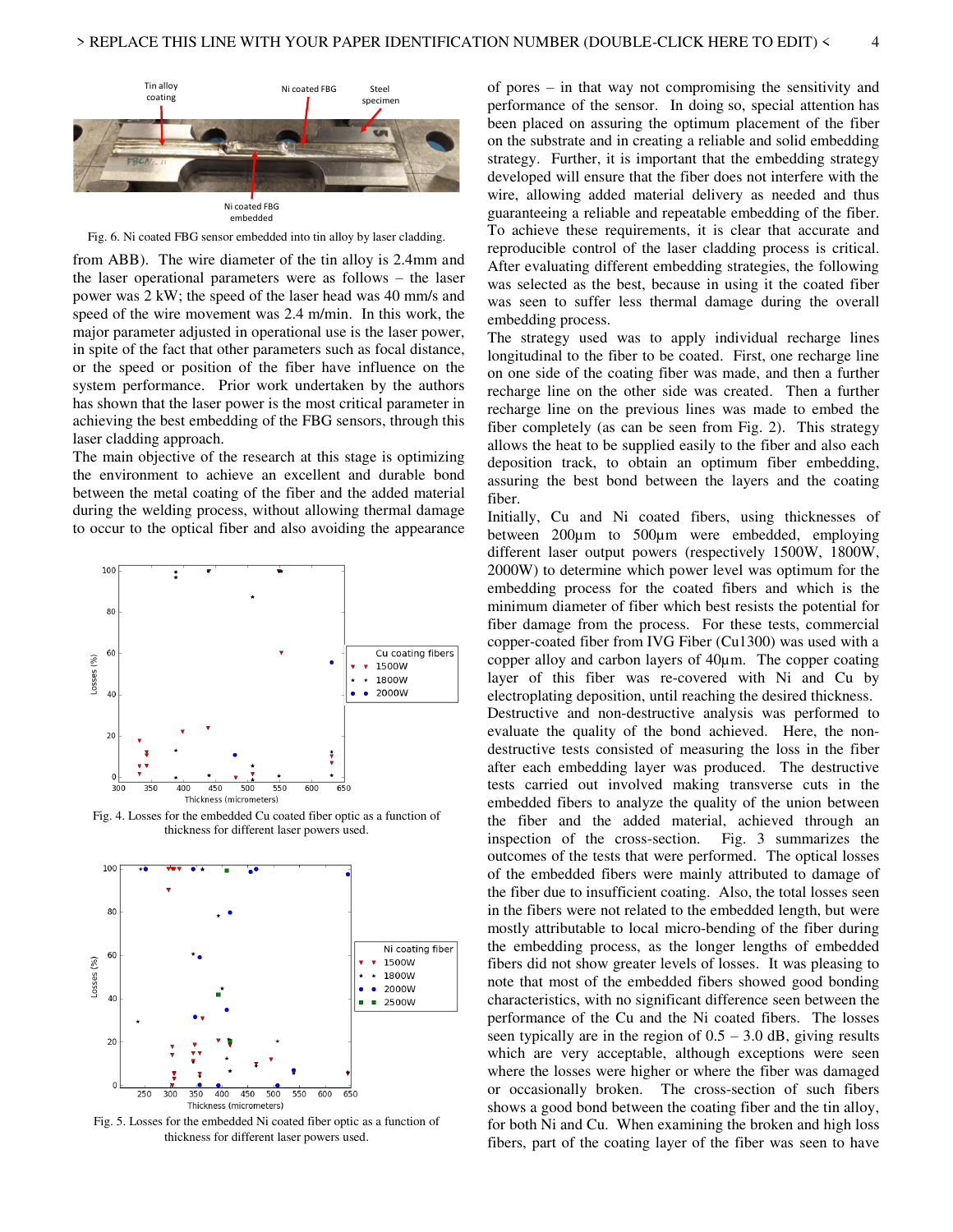melted during the embedding process. It was observed that this mainly happened for thicker coated fibers or when a higher power laser was applied, for several Ni coated fibers (of 455µm and the higher laser power of 2000W used or of 271µm and a laser power 1500W).

Once the strategy for embedding was optimized, several different fibers were coated with different thicknesses and these were embedded, following the same methodology that previously had been validated. In this case, just the losses were monitored – this parameter being used as the defining characteristic of good embedding. Fig. 4 and Fig. 5 show the results obtained. An analysis of these results shows that the laser power proved to be a critical parameter for the quality of the embedded fibers, with the work showing that the best results were obtained when using a power of 1500W. Ni coated fibers showed a higher resistance than Cu coated fibers to the effects of the embedding process. For the Ni coated fibers, the losses were seen to decrease significantly for coating thicknesses above 400µm, while for Cu coated fiber, the thickness threshold was not so clearly defined. However, in both cases, it was found possible to embed coated fibers over 300µm (of total diameter, with a 175µm coated layer). Tests showed that these were acceptable losses to allow the FBG-based sensors to function in a satisfactory way for use when attached to metal surfaces.

#### III. EMBEDDING FBG SENSORS AND CHARACTERIZATION.

Following completion of the study discussed on embedding coated fibers, the next step undertaken was to embed metal coated FBG sensors into metallic specimens. The FBG sensors used in this study were made by using irradiation of the fiber itself using light from a femtosecond laser (provided by Femto Fiber Tec) where the specimens were shaped and mechanized so tensile tests could be performed on them. The process used was as follows: the fibers into which the FBGs were written were first coated with a thin film  $(2 \mu m)$  of gold by sputtering deposition, after which they were electroplated with Ni or Cu, to create fibers with total diameters of 398µm and 508µm, respectively (as shown in Fig. 6). Following that, they were embedded by using the laser cladding approach, presented in the previous section (with a laser power of 1500W and 2.4mm wire diameter). Then, temperature and strain characterization tests were performed in an oven (Lenton TLK38) and using a tensile testing machine (MTS landmark 250kN) to apply reproducible temperature and strain variations to the fiber, as discussed below.

#### *A. Temperature characterization*

The temperature calibration of the samples was undertaken before the tensile tests were carried out. The specimens with the embedded fibers were subjected to heating over the temperature range from  $50^{\circ}$ C to  $200^{\circ}$ C, in steps of  $30^{\circ}$ C (as can be seen from Fig. 7, Fig. 8 and Fig. 9), showing for each three different calibration tests carried out on the sensors. The tin alloy used has a melting point of  $250^{\circ}$ C, and thus in this test the maximum temperature employed was  $200^{\circ}$ C. Fig. 7 shows a comparison between the temperature response of the Cu coated sensor, before and after being embedded. This figure shows the speed of heating for each case. When the Cu



Fig. 7. Temperature response of the Cu coated FBG sensor before and after been embedded.



Fig. 8. Temperature characterization of the embedded Cu coated fiber optic sensors.



Fig. 9. Temperature characterization of the embedded Ni coated fiber optic sensors.

coated FBG sensor is embedded, the temperature stabilization occurs around 33% slower than in the case where the FBG sensor is not embedded. This arises because for the first case, the total metal piece where the sensor is embedded has to reach the required temperature for achieving the stabilization condition. Depending of the volume and the geometry of the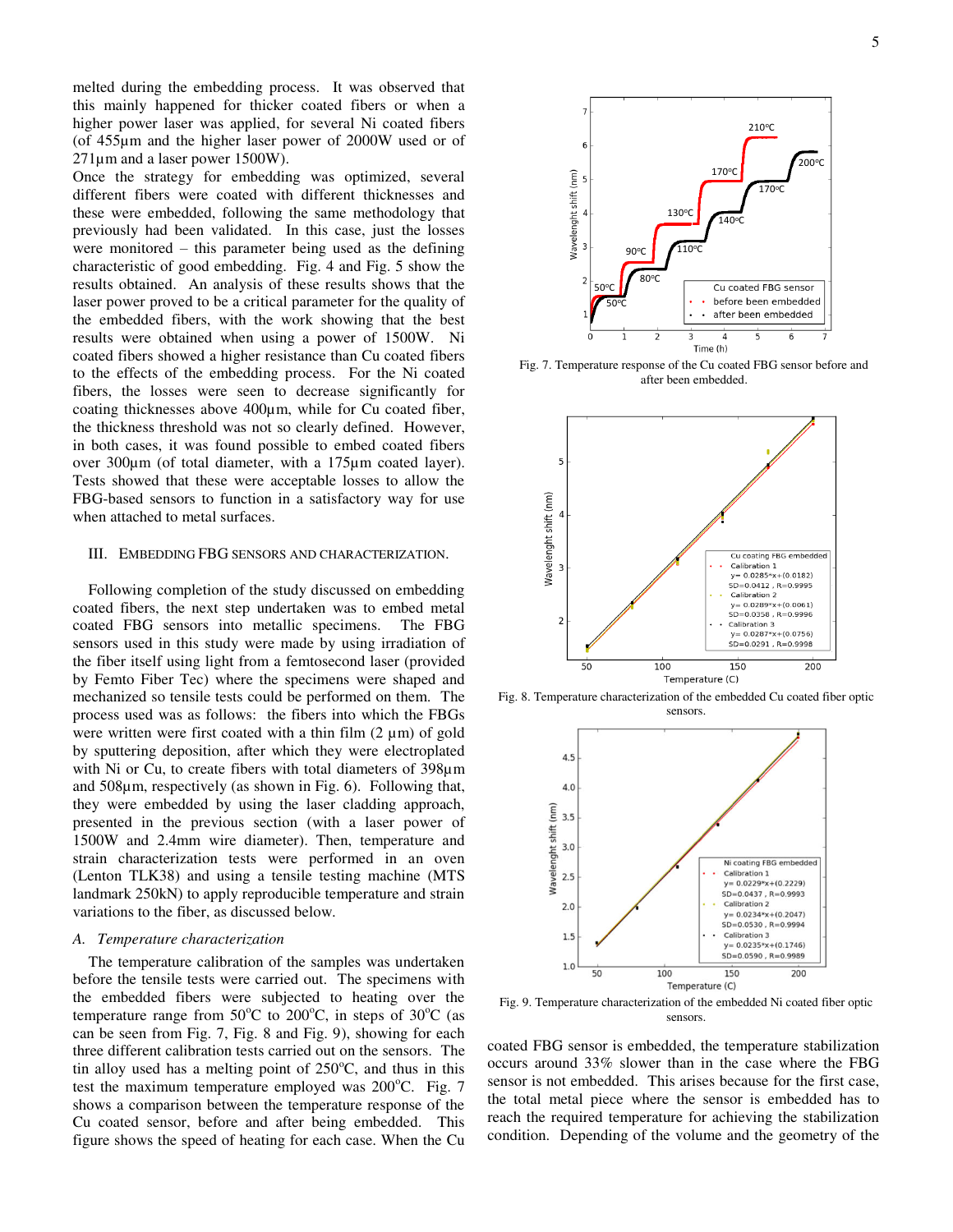piece, the temperature stabilization occurs at a different time. The thermal sensitivity of the Cu coated, FBG-based embedded sensor was determined to be  $0.029$ nm/ $\mathrm{^{\circ}C}$  (Fig. 8), while the sensitivity of Cu coated FBG sensor before being embedded was  $0.030$ nm/°C. For the Ni coated FBG-based embedded sensor was found to be  $0.023$ nm/ $\rm ^{o}C$  (Fig. 9). The response of both sensors was also determined to be very repeatable (as can be seen from the figures), with a sensitivity found to be in accordance with the response of metallic coating sensors seen from prior work [\[4,](#page-7-11)[7\]](#page-7-3). The thermal sensitivity difference which is seen in the Cu coated FBG sensor before and after been embedded could be due to the influence of the tin alloy material around the embedded sensor or to a coating loss (due to melting), caused during the embedding process.

#### *B. Strain characterization.*

After the temperature calibration was completed, several strain tests were carried out on the samples. The first test was undertaken by increasing the tension from 0 to 20kN, in steps of 2kN for the Cu embedded sensor and in steps of 5kN for Ni



Fig. 10. Load response of embedded Cu coated FBG sensors for three different cycles of load application.



Fig. 11. Load response of embedded Ni coated FBG sensors for three different cycles of load application.



Fig. 12. Strain characterization for embedded Cu coated fiber optic sensors. The sensitivities of each linear fit are: Up1: 0.0007 nm/µɛ, Up2: 0.0009 nm/µɛ, Up3: 0.0009 nm/µɛ, Down2: 0.0010 nm/µɛ and Down3: 0.0010 nm/µɛ.



Fig. 13. Strain characterization for embedded Ni coated fiber optic sensors. The sensitivities of each linear fit are: Up1: 0.0011 nm/µɛ, Up2: 0.0010 nm/µɛ, Up3: 0.0010 nm/µɛ, Down1: 0.0010 nm/µɛ, Down2: 0.0010 nm/µɛ and Down3: 0.0010 nm/µɛ.

embedded sensor (as can be seen from Fig. 10 and Fig. 11). These tensile tests were repeated three times (to evaluate the repeatability of the response of the sensors) for the strain being applied (Up) and then removed (Down) in the regular strain steps shown. These two figures illustrate the regular 'steps' with the application of a further load increment over the total period of the test (1600 seconds for the embedding in Cu and 3500 seconds for embedding in Ni). It can be noted that the sensitivity to loading for both sensors is different. This arises from the different geometries of the samples, as the locations where the sensors where embedded were different and thus each cross-section was different as well.

In the next test, to undertake a cross-evaluation of the performance, a conventional gauge was glued on the surface of each specimen (where the FBG was embedded) to allow for a direct comparison of its response with the optical fiber sensor. The results of the investigation show that the response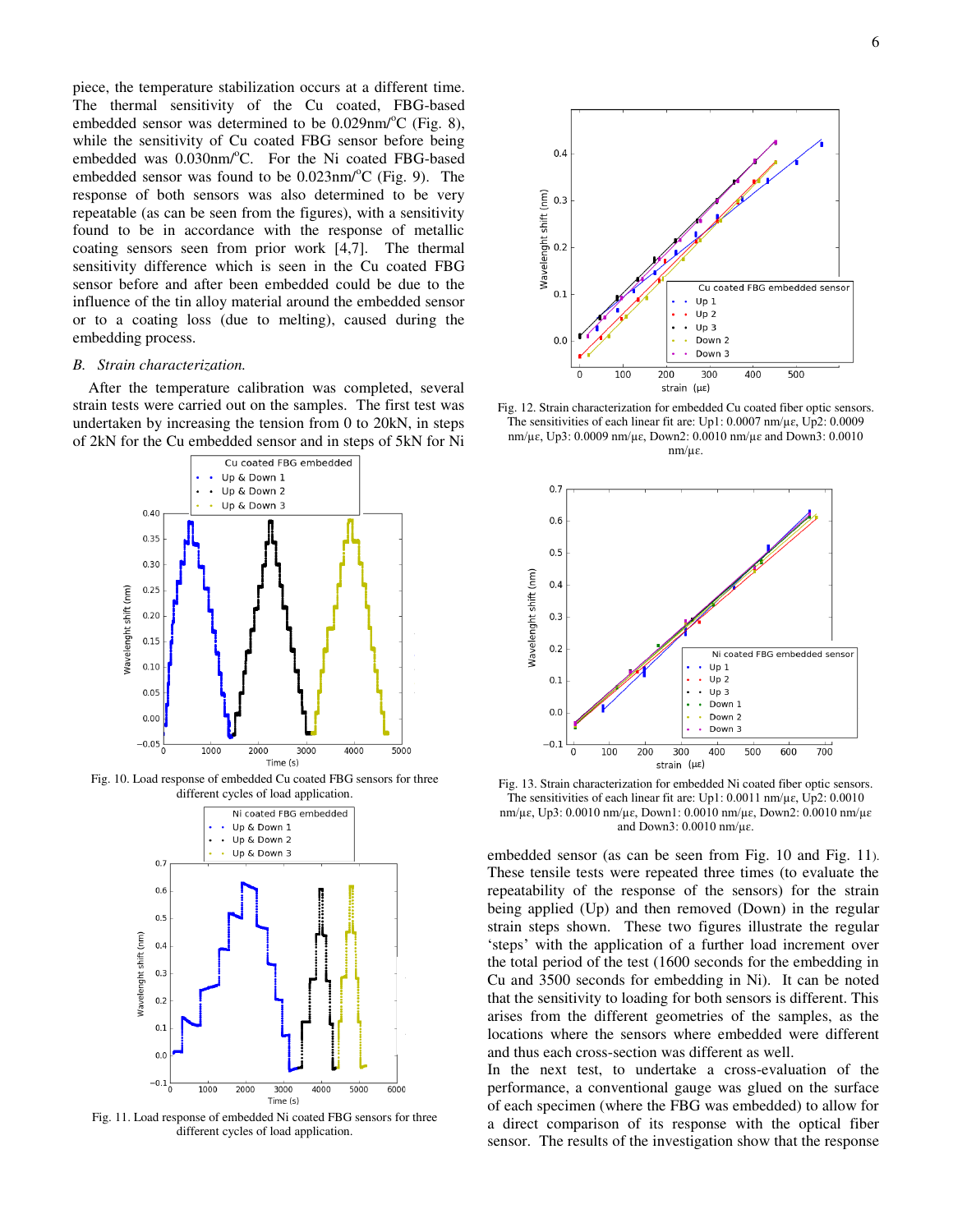of both FBG sensors embedded is linear with the load and repeatable (as can be seen from Fig. 12 and Fig. 13). The measured sensitivity of the sensors (determined from the slopes of the graphs) was shown to vary between  $0.9$ pm/ $\mu \varepsilon$ and  $1pm/\mu\epsilon$ , which is in accordance with the strain sensitivity measured for conventional, non-embedded FBG-based strain sensors (determined from prior work). The graphs illustrated show three measurements for the strain increasing (Up 1 to Up 3), followed by the strain decreasing (Down 1 to Down 3) for both Cu embedding (Fig. 10) and Ni embedding (Fig. 11) (it should be noted that the Down 2 steps for Cu coated FBG sensor was discarded because the response of the gauge was not linear, reflecting an experimental error when compared to all the others and as the Cu coated FBG embedded sensor showed in Fig.10). In both cases (seen in Fig. 12 and Fig. 13) the result from the first application of the strain (Up 1) varies most from the other calibrations because of the initial residual strain from relief at the beginning of the calibration process – it can be seen from the subsequent strain applications that this effect 'settles', as is seen in the other graphs.

#### IV. CONCLUSION

The results obtained and the analysis carried out has shown the success of the laser cladding welding technology used, demonstrating it successfully being used for embedding FBGbased fiber optic sensors into metallic structures. The work done has shown that it is possible to embed Cu and Ni coated fiber optics containing sensors over 300µm with low losses, of between 0 and 1.5 dB (or 0-30%) and yet still enabling satisfactory strain and temperature measurement results. In the research carried out, both Ni and Cu coated FBG-based fiber optic sensors were embedded successfully and shown to give a similar mechanical and thermal response to similar nonembedded sensors and give good cross-comparison with the response of the conventional gauge used for that purpose.

The results are therefore encouraging for the use of sensors of this type being incorporated to create metallic 'smart structures' given the similarity of the performance of the sensors to those used in the conventional way (i.e. not metal embedded) and through the significant improvement to the durability of the sensors seen through the use of this technique. FBGs can be written into fibers which sustain high temperatures so there is considerable potential for increasing the operational temperature with the use of suitable materials [15, 16]. Work is continuing to improve the quality and durability of the embedded sensors and to evaluate their performance in a number of different situations.

#### **REFERENCES**

- <span id="page-7-0"></span>[1] S. J. Mihailov, "Fiber Bragg Grating sensors for harsh environments", Sensors, vol. DOI:10.3390/s120201898
- <span id="page-7-1"></span>[2] E. Piñeiro et al. (2014, June). Coating process of Fiber Bragg Grating sensors for SHM applications in metallic structures. Presented at OSF23. [Online]. Available[: http://dx.doi.org/10.1117/12.2059694](http://dx.doi.org/10.1117/12.2059694)
- [3] R. Rajini-Kumar et al., "Performance evaluation of metal-coated fiber Bragg grating sensors for sensing cryogenic temperature", Cryogenics, vol. 48, pp. 142–147, 2008 DOI:10.1016/j.cryogenics.2008.02.007
- <span id="page-7-11"></span>[4] Y. Feng et al., "Temperature sensing of metal-coated Fiber Bragg Grating", IEEE/ASME Transactions on mechatronics, vol. 15, no. 4, AUGUST 2010, DOI: 10.1109/TMECH.2010.2047111
- [5] S.T. Shiuete al., "Effect of the coating thickness and roughness on the mechanical strength and thermally induced stress voids in nickelcoated optical fibers prepared by electroless plating method", Thin Solid Films, vol. 485, pp. 169 – 175, 2005. DOI: 10.1016/j.tsf.2005.04.024
- <span id="page-7-2"></span>[6] H. Alemohammad et al., "Metal embedded optical fiber sensors: laser-based layered manufacturing procedures", Journal of Manufacturing Science and Engineering. Vol.133, 031015-1, JUNE 2011, DOI: 10.1115/1.4004203
- <span id="page-7-3"></span>**[**7] T. Grandal et al. (2016, July). Technique for embedding fiber optics in metallic structures for smart material applications. Presented at: EWSHM 2016, [Online]. Available: <http://www.ndt.net/events/EWSHM2016>
- <span id="page-7-4"></span>[8] T. Grandal et al. (2017, April). Laser Brazing metallic embedding technique for fiber optic sensors. Presented at: OFS25, [Online]. Available:<http://dx.doi.org/10.1117/12.2263974>
- <span id="page-7-5"></span>[9] R. Saravanan and M. Prema Rani, "Results and discussion on metals and alloys," in Metal and Alloy Bonding: An Experimental Analysis 1st ed. London, United Kingdom: Springer-Verlag London Limited 2012, ch. 3, sec. x, pp. 65–145.
- <span id="page-7-6"></span>[10] X. Li et al., "Embedding of fiber optic sensors in layered manufacturing"; Journal of Manufacturing Science and Engineering AUGUST 2003, vol. 125 Õ 577. DOI: 10.1115/1.1581889.
- <span id="page-7-7"></span>[11] S. Sandlin et al., "Use of brazing technique for manufacturing of high temperature fibre optical temperature and displacement transducer", Materials Science and Technology 2007 vol. 23, no 10, DOI 10.1179/174328407X226662
- <span id="page-7-8"></span>[12] Y. Li et al., "Ultrasonic embedding of nickel-coated fiber Bragg grating in aluminum and associated sensing characteristics", Optical Fiber Technology, vol. 18, pp. 7–13, 2012 DOI:10.1016/j.yofte.2011.09.004.
- <span id="page-7-9"></span>[13] D. Havermann et al., "Temperature and strain measurements with Fiber Bragg Gratings embedded in stainless steel 316", Journal of lightwave technology, vol. 33, no. 12, JUNE 15, 2015. DOI: 10.1109/JLT.2014.2366835
- <span id="page-7-10"></span> [14] G. Castro et al., "Laser additive manufacturing of high added value pieces", Procedia Engineering vol. 132, pp. 102 – 109, 2015, DOI: 10.1016/j.proeng.2015.12.485.
- [15] S. Pal, J. Mandal, T. Sun, and K.T.V. Grattan, "Characteristics of potential fibre Bragg grating sensor-based devices at elevated temperatures" Conference: Technical Meeting on Advanced Sensors and Instrumentation Systems for Combustion Processes Location: London, UK, Meas. Sci. Technol., vol. 14, no. 7, pp 1131-1136, 2003.
- [16] S. Pal, T. Sun, K.T.V. Grattan, S.A. Wade, S.F. Collins, G.W. Baxter, B. Dussardier and G. Monnom, "Non-linear temperature dependence of Bragg gratings written in different fibres, optimised for sensor applications over a wide range of temperatures" Sensors & Actuators A – Physical, vol. 112, no. 2-3, pp 211-219, 2004.

#### BIOGRAPHIES



Tania Grandal has a bachelor's degree in Physics in the specialty of Optoelectronics from the University of Santiago de Compostela and a Master's Degree in photonics and laser technologies from the same university. She has been working in the development and application of fiber

optic sensors, especially FBG sensors, for the monitoring of harsh environment and structures since 2012. Currently she is working as a research technician in AIMEN technology center, while pursuing the Ph.D. degree in Measurement & Instrumentation in the School of Mathematics, Computer Science and Engineering at City, University of London.